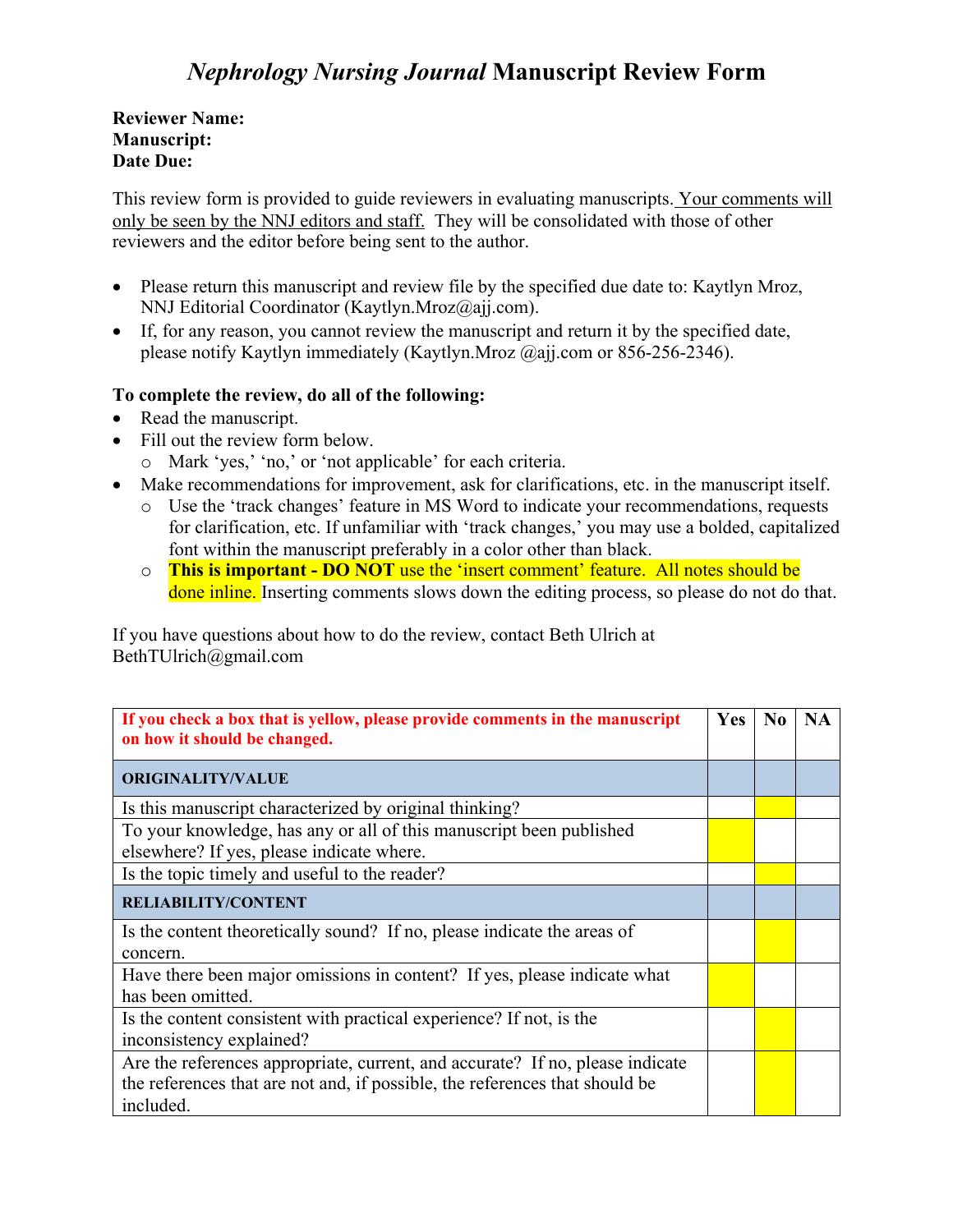| If you check a box that is yellow, please provide comments in the manuscript<br>on how it should be changed. | <b>Yes</b> | <b>NA</b> |
|--------------------------------------------------------------------------------------------------------------|------------|-----------|
| Did you find errors in facts, interpretations, calculations, tables, or figures?                             |            |           |
| If yes, please identify these.                                                                               |            |           |
| Is the conclusion clear and based on the rest of the manuscript content? If                                  |            |           |
| no, please recommend improvements.                                                                           |            |           |
| Is the summary logical, complete, and clearly stated? If no, what needs to be                                |            |           |
| improved?                                                                                                    |            |           |
| Are the implications for nephrology nursing practice adequately covered? If                                  |            |           |
| no, please indicate what is needed.                                                                          |            |           |

| Fill out this section only if this is a research manuscript.                   |            |                |           |
|--------------------------------------------------------------------------------|------------|----------------|-----------|
| <b>RESEARCH CRITERIA - Use only for research manuscripts</b>                   | <b>Yes</b> | N <sub>0</sub> | <b>NA</b> |
| Are methods clearly and adequately explained? If no, what is missing?          |            |                |           |
| Is the sample adequately described? If no, what else should be included?       |            |                |           |
| Is the instrument adequately described including its validity and reliability? |            |                |           |
| If no, what needs to be added?                                                 |            |                |           |
| Is the issue of informed consent adequately covered? If not, what needs to     |            |                |           |
| be added?                                                                      |            |                |           |
| Is the data analysis clear? If no, what needs to be improved?                  |            |                |           |
| Are the limitations complete and clearly stated? If no, what needs to be       |            |                |           |
| improved?                                                                      |            |                |           |
| Are the conclusions appropriate and well supported by data? If no, what        |            |                |           |
| needs to be improved?                                                          |            |                |           |

## **REVIEWER'S RECOMMENDATIONS:**

Please select a recommendation option from those listed below. Recommendations should include specific detailed recommendations inserted in the manuscript file to substantiate your overall recommendation and to help us in making revision requests to the author(s).

|                                                                                        | Yes |
|----------------------------------------------------------------------------------------|-----|
| 1. Accept – only very minor revisions necessary. Include your recommended              |     |
| revisions in the manuscript file using the MS Word track changes function.             |     |
| 2. Accept pending revision - some revision/corrections needed. Include your            |     |
| recommended revisions in the manuscript file using the MS Word track changes           |     |
| function.                                                                              |     |
| 3. Major revision would be required prior to acceptance. Include your                  |     |
| recommended revisions in the manuscript file using the MS Word track changes           |     |
| function.                                                                              |     |
| 4. Reject. In the comments section below or in the manuscript file, note the reason(s) |     |
| why you recommend that the manuscript should be rejected.                              |     |
|                                                                                        |     |

| <b>CONFLICT OF INTEREST</b>                                                      | <b>Ves</b> | N <sub>0</sub> |
|----------------------------------------------------------------------------------|------------|----------------|
| Do you, as reviewer, have an actual or potential conflict of interest in regards |            |                |
| to the contents of this manuscript? If yes, please describe. (Conflict will not  |            |                |
| affect your input on manuscript.)                                                |            |                |